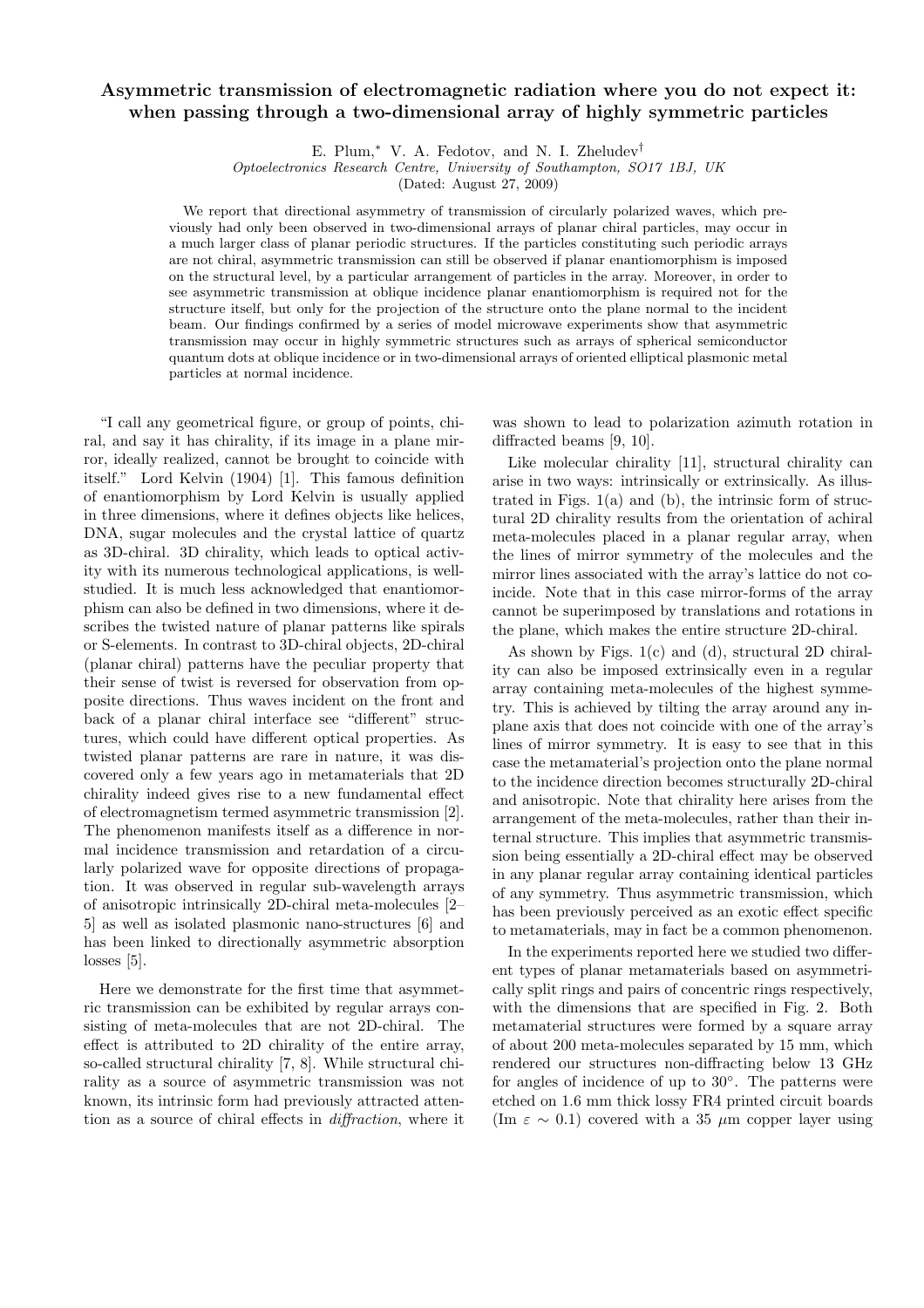

FIG. 1: (Color online) Intrinsic structural chirality: Anisotropic achiral meta-molecules (a) can form a structurally planar chiral array (b). While a single meta-molecule (blue) and its mirror image (red) can be superimposed by translation and rotation (purple), certain arrays of such metamolecules show planar enantiomorphism: congruency can only be achieved for one meta-molecule in the array (purpule) while the rest of the mirrored arrays does not coincide. Extrinsic structural chirality: An array (c) of highly symmetric meta-molecules (blue) is congruent with its mirror image (red) and therefore does not have intrinsic chirality. However (d), when it is tilted with respect of the observation direction its projection onto the plane normal to this direction

becomes planar chiral.

standard photolithography. The transmission properties of the metamaterials were measured between 5 and 12 GHz in a microwave anechoic chamber using a vector network analyzer (Agilent E8364B) and linearly polarized broadband horn antennas (Schwarzbeck BBHA 9120D) equipped with lens concentrators. In particular, we measured the structures' transmission matrix  $E_i^0 = t_{ij} E_j^t$ . To study chirality-related effects the matrix was transformed to the circular polarization basis, where indices  $i$  and  $j$  denote the handedness of the circularly polarized components: "+" for right-handed (RCP) and "-" for left-handed (LCP). In terms of power the trans-



FIG. 2: (Color online) Metamaterial samples. Panels (a) and (b) show achiral arrangements of asymmetrically split rings and double rings respectively. (c) Rotation of the split rings by an angle  $\alpha \neq n \cdot 45^{\circ}$ ,  $n \in \mathbb{Z}$  leads to intrinsic chirality of the array, which becomes different from its mirror image. (d) At oblique incidence, even a regular array of rings can become extrinsically 2D-chiral: For orientations  $\varphi \neq n \cdot 45^{\circ}$ ,  $n \in \mathbb{Z}$  the projection of the double ring array onto the plane normal to the direction of incidence is 2D-chiral.

mission and polarization conversion levels are given by  $T_{ij} = |t_{ij}|^2.$ 

Eight different versions of the asymmetric split ring array were studied at normal incidence, where the orientation of the split  $\alpha$  was varied in steps of  $11.25^\circ = \pi/16$ relative to the achiral arrangement shown in Fig. 2(a). As illustrated in Fig. 2(c),  $\pm \alpha$  correspond to structural planar chirality of opposite handedness, while rotations by  $\alpha$  and  $\alpha + 90^{\circ}$  yield identical metamaterial arrays.

The double ring array was characterized at  $30^{\circ}$  oblique incidence for different orientations  $\varphi$  of the array relative to the plane of incidence. For  $\varphi \neq n \cdot 45^{\circ}$   $(n \in \mathbb{Z})$  the projection of the entire pattern onto the plane normal to the propagation direction becomes 2D-chiral. Similarly to the case of asymmetrically split rings, orientations  $\pm\varphi$  correspond to extrinsically 2D-chiral arrangements of opposite handedness, while an in-plane rotation of the metamaterial by  $90°$  results in an identical experimental configuration.

Fig. 3 presents typical spectra of direct transmission intensities  $T_{++}$ ,  $T_{--}$  and circular polarization conversion  $T_{-+}, T_{+-}$  for achiral and chiral arrangements of both types of planar metamaterial. In all studied cases, the direct transmission intensities (as well as field transmission coefficients  $t_{++}$  and  $t_{--}$ ) did not depend on the handedness or propagation direction of incident circularly polarized waves. In particular this confirms the expected absence of the 3D-chiral phenomena of optical activity  $\arg(t_{++}) - \arg(t_{--})$  and circular dichroism  $T_{++} - T_{--}$  (after all neither the metamaterial patterns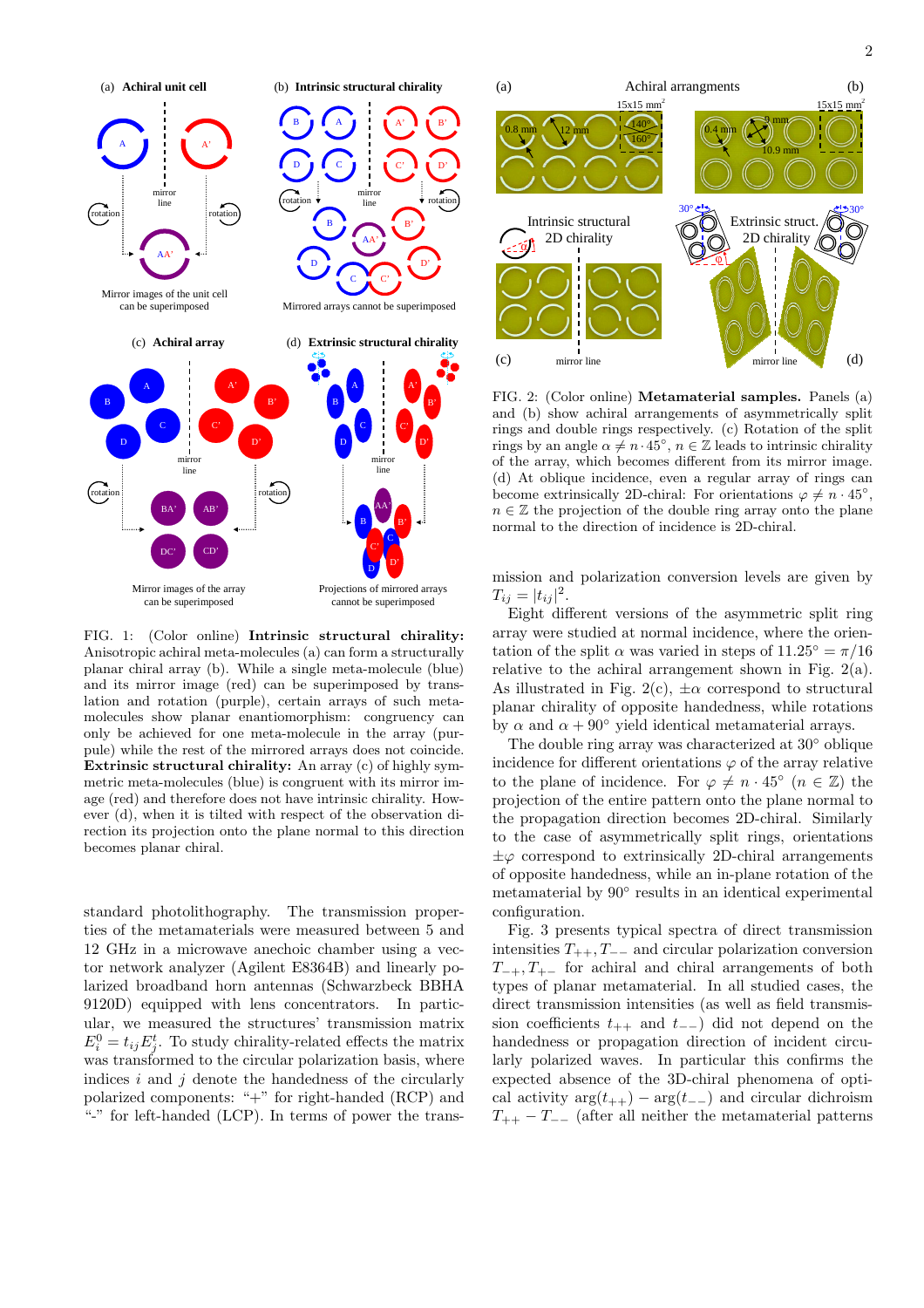

FIG. 3: (Color online) Direct transmission  $T_{++}$ ,  $T_{--}$  and circular polarization conversion  $T_{-+}, T_{+-}$  spectra for: (a) Normal incidence onto an achiral array of asymmetrically split rings ( $\alpha = 0^{\circ}$ ). (b) 30° oblique incidence onto the double ring array oriented in a way which does not lead to extrinsic chirality  $(\varphi = 0^{\circ})$ . (c) Normal incidence onto an array of asymmetrically split rings which has intrinsic structural planar chirality ( $\alpha = 22.5^{\circ}$ ). (d) 30° oblique incidence onto the double ring array rotated to become extrinsically structurally 2D-chiral  $(\varphi = 22.5^{\circ})$ . Insets show the metamaterial patterns projected onto the plane normal to the incident beam.

nor the experimental arrangements had 3D chirality). The presence of circular polarization conversion indicates an anisotropic metamaterial response in all cases. Figs. 3(a) and 3 (b) show that for both arrays of split rings and double rings in the absence of structural 2D chirality the intensities of circular polarization conversion are identical and independent of the propagation direction, indicating the complete absence of asymmetric transmission. When, however, the split rings were rotated by an angle  $\alpha$  to form a structurally 2D-chiral array, normal incidence transmission through the metamaterial showed a resonant region around 6 GHz where the right-to-left and left-to-right conversion efficiencies were different from each other,  $T_{-+} \neq T_{+-}$ , as illustrated in Fig. 3(c) for  $\alpha = 22.5^{\circ}$ . Similarly, when the double ring array was rotated in its plane by an angle  $\varphi$ , so that for oblique incidence its projection onto the plane normal to the wave propagation direction became 2D-chiral, a broad band of asymmetric circular polarization conversion appeared (as shown in Fig. 3(d) for  $30^\circ$ incidence and  $\varphi = 22.5^{\circ}$ . Furthermore, our data indicate that in both cases the conversion efficiencies are simply interchanged for opposite directions of propagasimply interesting of the opposite directions of propaga-<br>tion,  $\overrightarrow{T}_{ij} = \overleftarrow{T}_{ji}$  and thus, for example, RCP waves incident on front and back of the metamaterials will experience different levels of circular polarization conversion,  $\overrightarrow{T}_{-+} \neq \overleftarrow{T}_{-+}$ . Given that the direct transmission terms are independent of the propagation direction, the total transmission (i.e. transmission that would be measured with polarization insensitive detector)  $T_{+} = T_{++} + T_{-+}$ is different for the circularly polarized waves incident on front and back of the metamaterial arrays.

Fig. 4 illustrates the dependance of the asymmetric effect on the arrangement of the meta-molecules in both types of planar metamaterial array. When the split rings were rotated by a multiple of  $45^{\circ}$ , structural 2D chirality of the array was absent and asymmetric transmission could not be detected. Other orientations of the split rings used in our experiments led to a 0.2 GHz wide band of asymmetric transmission observed between 5.5 and 6.5 GHz [see Fig. 4(a)], whose exact spectral position and magnitude were controlled by the slit's orientation  $\alpha$ . The largest asymmetry was observed for  $\alpha = \pm 22.5^{\circ} = \pm \pi/8$ , where the difference in circular polarization conversion  $T_{-+} - T_{+-}$  was about 4 dB. Importantly, as we mentioned earlier orientations  $\pm \alpha$  correspond to mirror forms of the split-ring array and should lead to asymmetric transmission of opposite sign, which was exactly what we observed in our experiments [see Fig.  $4(a)$ ]. The double ring array was extrinsically 2Dchiral at oblique incidence for in-plane orientations  $\varphi$  excluding multiples of  $45°$  and, as Fig.  $4(b)$  illustrates, exhibited relatively wide bands of asymmetric transmission with the sign of the effect being reversed for the enantiomeric forms of the array's projection.

Thus, our data confirm the existence of asymmetric transmission due to both intrinsic and extrinsic structural chirality in arrays of achiral meta-molecules. While asymmetric transmission was initially only known for normal incidence onto lossy arrays of anisotropic and intrinsically 2D-chiral meta-molecules [2], we are now able to identify a much larger class of structures exhibiting the effect: asymmetric transmission can occur for any lossy array of particles, when its projection onto the plane normal to the direction of incidence is 2D-chiral and anisotropic. At oblique incidence any regular array of even perfectly symmetric particles can become planar chiral and anisotropic in projection, while at normal incidence - when the structure and its projection coincide planar chirality and anisotropy must be properties of the array itself.

Importantly, asymmetric transmission due to structural planar chirality is a direct consequence of electromagnetic interactions between meta-molecules, as there can be no first-order contribution from individual achiral meta-molecules. The structures studied here present the two limiting cases of strong and weak inter-molecular coupling.

Regular arrays of asymmetrically split rings are known to exhibit a strong resonant response of collective nature established through strong interactions between split rings [12]. When excited by a circularly polarized wave this interaction appears to be resonantly perturbed by the 2D-chiral arrangement of the array in a way that depends on the incident wave's handedness and propagation direction. Such polarization sensitive excitation previously observed in planar chiral meta-molecules has